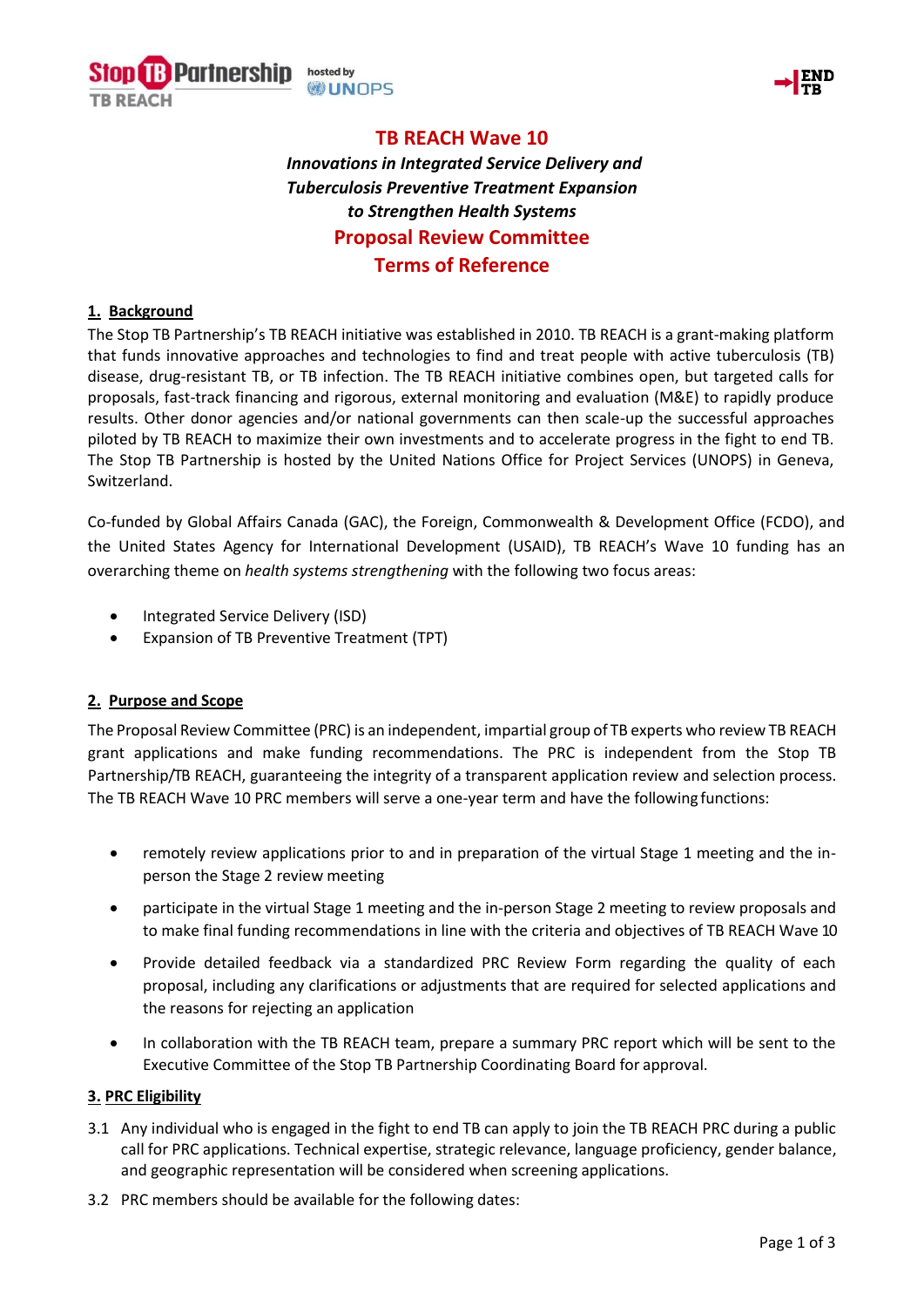



- Early to Mid- May to Mid-June 2022 for the remote review of the Stage 1 applications. This will involve participation in one introductory teleconference plus reviewing applications using the TB REACH online application system.
- Early September 2022 for the in-person PRC meeting (travel permitting) for the review of the Stage 2 applications and final selection (location and exact dates to be confirmed).

## **4 Qualifications**

- 4.1 TB REACH is looking for experts with knowledge of TB but with a strong background in designing, implementing, or evaluating TPT programs and/or Integrated Service Delivery (ISD) across multiple areas, including case detection, linkage to care, new treatment regimens and/or diagnostics, monitoring and evaluation (M&E), pediatric TB, artificial intelligence/ITC, laboratory systems, community and civil society engagement, and organizational capacity development.
- 4.2 Must have experience working with in country partners and/or implementing TB interventions in one or more of the following countries: Afghanistan, Angola, Bangladesh, Brazil, Cambodia, Cameroon, Central African Republic, China, Congo, Democratic People's Republic of Korea, Democratic Republic of Congo, Ethiopia, Gabon, Ghana, India, Indonesia, Kenya, Kyrgyzstan, Lesotho, Liberia, Malawi, Mongolia, Mozambique, Myanmar, Namibia, Nigeria, Pakistan, Papua New Guinea, Philippines, Sierra Leone, South Africa, Tajikistan, United Republic of Tanzania, Thailand, Uganda, Ukraine, Uzbekistan, Viet Nam, Zambia, and Zimbabwe.

TB REACH strongly encourages people who have lived experience with TB to apply for the PRC.

- 4.3 Advanced university degree (master's or equivalent) in public health, natural science, medicine, social science, political science, international relations or relevant disciplines or a first university degree (bachelor's or equivalent) in the above subject areas combined with two additional years of relevant experience to substitute for the master's degree.
- 4.4 A minimum of five (5) years of experience after achieving a master's degree or seven (7) years after achieving a bachelor's degree or eleven (11) years after achieving a technical/ professional diploma in delivering health services, support to patients, or technical assistance related to global health and development.
- 4.5 The working language of the TB REACH PRC is English. Knowledge of French, Russian or Chinese is an asset.

## **5 PRC Composition**

- 5.1 The TB REACH PRC is re-constituted before the launch of each funding cycle. Existing PRC members may be reappointed by the Stop TB Partnership's Secretariat and may serve an unlimited number of terms.
- 5.2 The TB REACH PRC meeting will be led by a Chair, selected by other PRCmembers during the meeting.
- 5.3 TB REACH PRC members will serve in an individual capacity, not as representatives of any organization by which they are employed.
- 5.4 TB REACH PRC members are not at liberty to nominate a replacement if they are unable to accommodate to the PRC work plans and/or to attend PRC meetings.

## **6. Ethics and Conflict of interest**

6.1 All applicants will have to submit a declaration of interest at the time of the PRC call for nominations. In line with [UNOPS Ethics Policy,](https://drive.google.com/file/d/1LJFeFLSyt_f6iC5fxDCGCZ5lCVZl-dLB/view) all UNOPS personnel have the obligation to disclose actual or potential conflicts of interest.